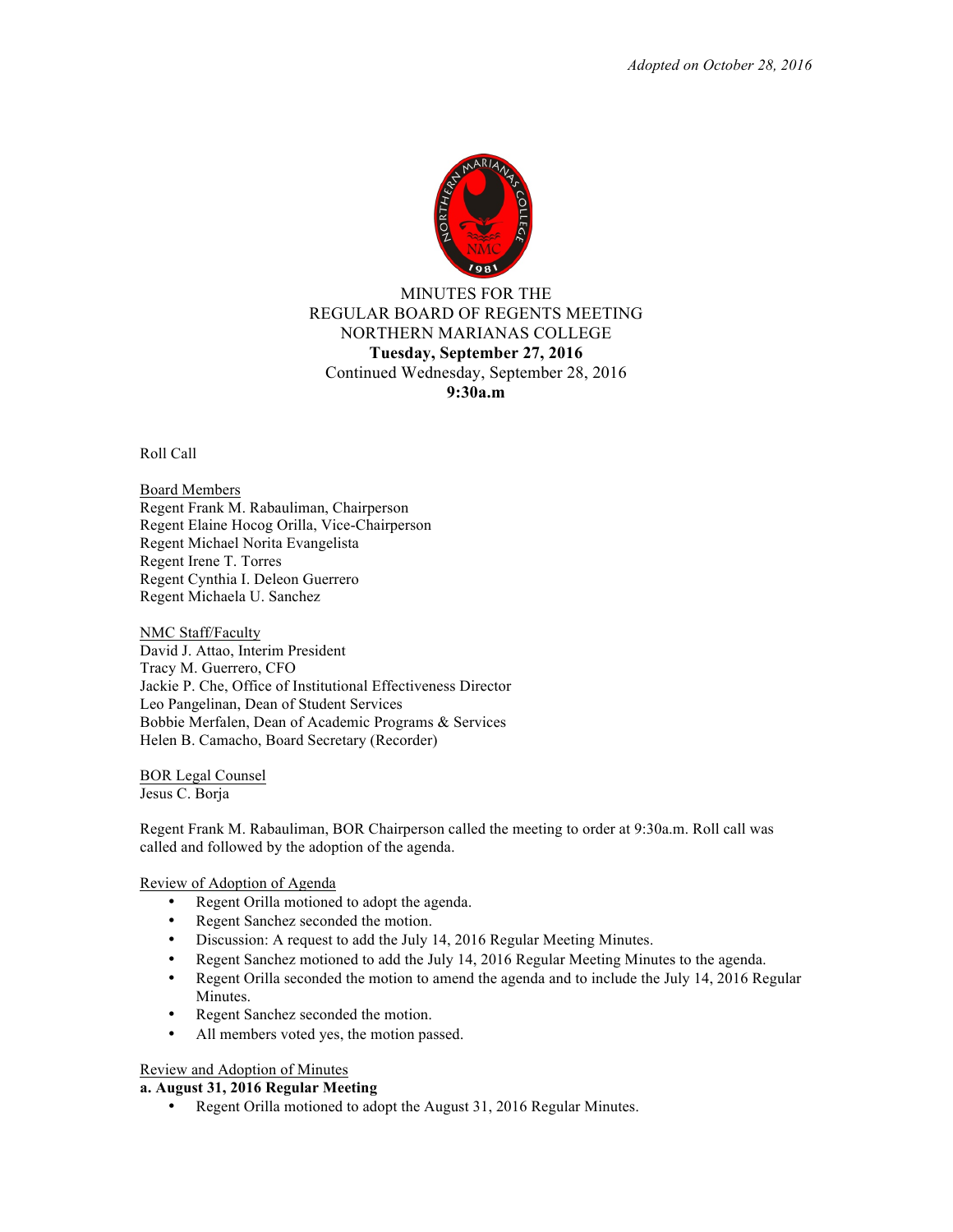- Regent Evangelista seconded the motion.
- Discussion: None.
- All members voted yes, the motion passed.
- The minutes is adopted.

### **b. September 16, 2016 Special Meeting**

- Regent Orilla motioned to adopt the September 16, 2016 Special Meeting minutes.
- Regent Evangelista seconded the motion.
- Discussion: None.
- All members voted yes, the motion passed.
- The minutes is adopted.

### **c. July 14, 2016 Regular Meeting**

- Regent Evangelista motioned to adopt the July 14, 2016 meeting minutes.
- Regent Torres seconded the motion.
- Discussion: None.
- All members voted yes, the motion passed.

### Public Comments

None.

### Chairperson's Report

Chairperson Rabauliman invited the members to the Bilingual Symposium to be held at the World Resort Hotel from Wednesday, September 28, 2016 to Thursday, September 29, 2016.

### **REPORTS AND ACTION FROM STANDING COMMITTEES**

Fiscal and Finance Committee Report Tabled.

Program Committee Report None.

### Personnel Committee Report

Regent Cynthia I. Deleon Guerrero, Personnel Committee Chair provided an update. She indicated a Joint Fiscal & Personnel Committee Meeting was held on Monday, September 26, 2016 in the BOR Conference room. A summary of actions taken at this meeting as follows:

### **1. Draft Revision of Policy 6000: Compensation and Classification Plan**

a. This policy was tabled for further review.

### **2. FY2017 Operations Budget**

a. This item was tabled due to the fact that it included budget items that were in direct relation to the compensation and classification plan. Also, this item was tabled due to various concerns that were brought up by the committee members. Furthermore, there was a recommendation to approve the institution to continue working on a continuing resolution until such time that the operations budget is approved noting all the concerns that were brought up including IP Dave Attao's concern about that recommendation.

### **3. Draft Revision of Policy 1017: Conflict of Interest**

- a. Removed from the agenda.
- b. A recommendation from the committee to the board was to recommend the re-structuring of the committees to mirror the WASC recommended structure of committees.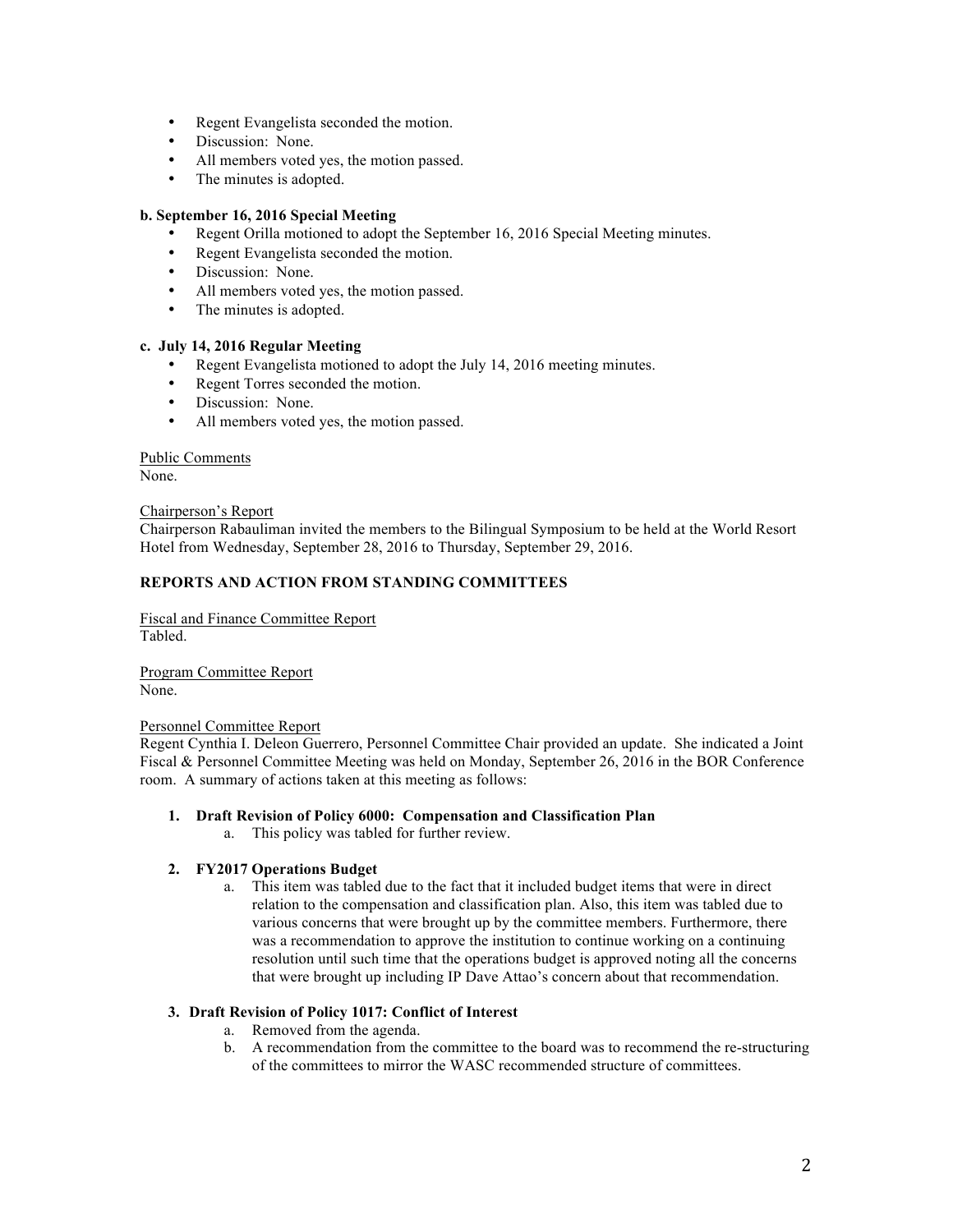Audit Committee Report None.

Nominating Committee Report None.

# **OLD BUSINESS**

Draft Revision of Policy 6000: Compensation and Classification

- Regent Orilla motioned to table this item.
- Regent Deleon Guerrero seconded the motion.
- All members voted yes, the motion passed.

### Presidential Search Update

- Regent Deleon Guerrero motioned to move the PSC item into executive session.
- Regent Evangelista seconded the motion.
- All members voted yes, the motion passed.

### NMC Operations Budget FY2017

- Regent Torres motioned to table this item.
- Regent Orilla seconded the motion.
- All members voted yes, the motion passed.

### Continuing Resolution

- Regent Deleon Guerrero motioned to go on continuing resolution until the FY2017 Operations Budget is passed.
- Regent Torres seconded the motion.
- All members voted yes, the motion passed.

### Draft Revision of Policy 1017: Conflict of Interest

IP Dave Attao presented the proposed revision for Policy 1017: Conflict of Interest. A copy was provided to the members.

- Regent Deleon Guerrero motioned that this item be tabled and the direction be given to IP Dave Attao to bring this proposed policy and proposed changes/form to the institutional stakeholders through the governance structure to gather feedback and comments before the board further considers it.
- Regent Orilla seconded the motion.
- Discussion: Counsel Borja provided some comments regarding the proposed Conflict of Interest policy. The following are some of those recommendations:
	- 1. Blood relationship; change to family relationship
	- 2. Page 2 on the amendment to the policy; the first bullet on top where it says Generally "interested" interested: Is this a redundancy or not?
	- 3. Page 2: "Generally" interested members leave the meeting when such matters are being discussed – recommended another word because members should either leave or not leave the meeting when such matters are being discussed.
	- 4. Regent Lizama's comment to the recusal by both the Chairperson and Regent Evangelista where he makes a motion to accept the recusal. He added that it should be discussed to see how others react whether such an acceptance is really necessary or not. For example, motion to accept or not accept.
- All members voted yes, the motion passed.

# **NMC EXECUTIVE REPORTS**

# **President's Report**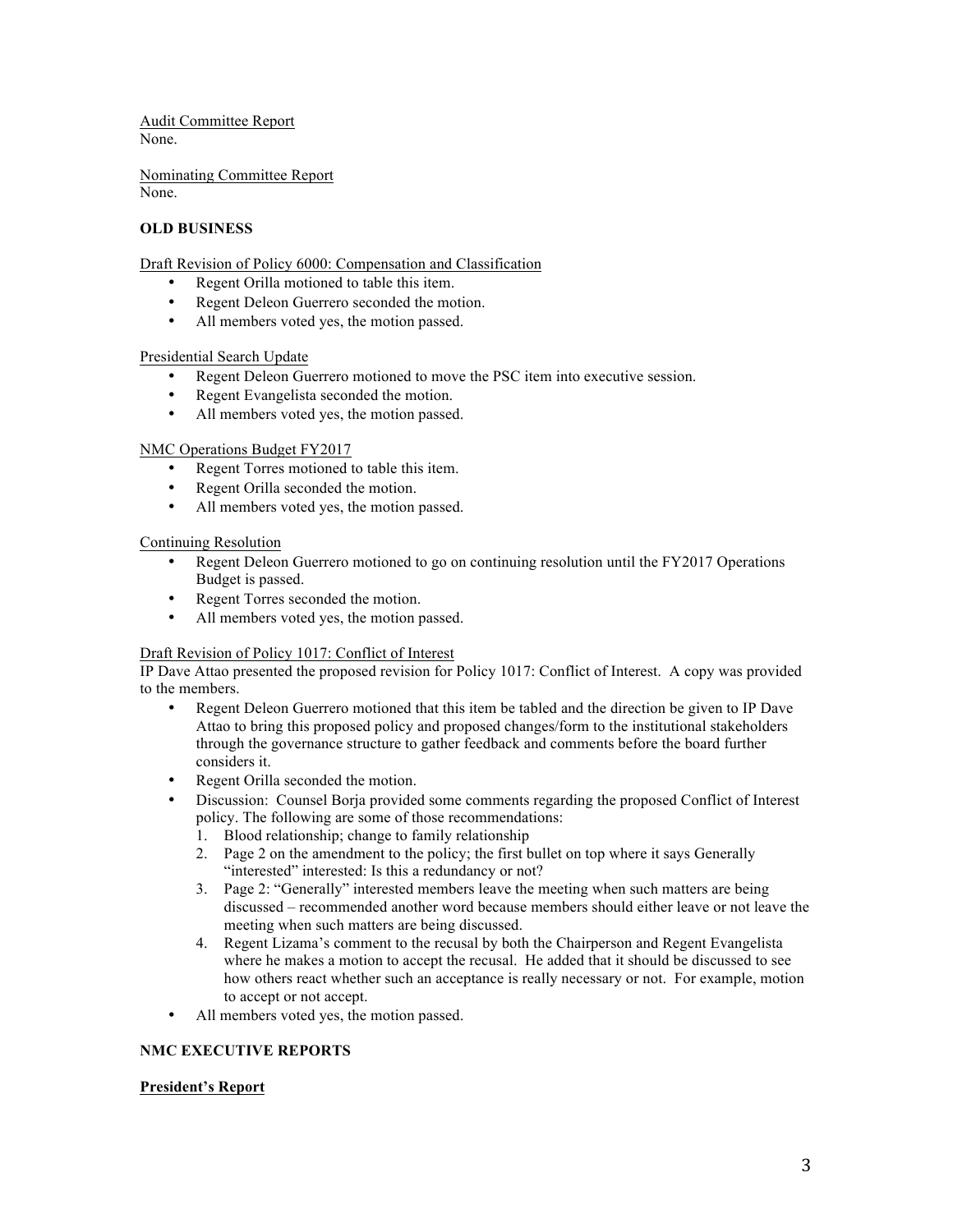IP Dave Attao gave a brief oral report. No handout was provided but also thanked the college for the preparation of the NMC FY2017 Operations Budget.

# WASC Accreditation Report Update

Dr. Brady Hammond, Accreditation Liaison Officer provided a brief update. He highlighted the following:

- Key elements that the college will be dealing with are all in the report. The report was submitted to WASC last week. WASC acknowledged receipt of the report.
- Two priorities for the next step:
	- 1. Policy 1005 Standing Committees: the policy needs to be updated because it needs specific amendments to make sure that it's clear that we have a Nomination Committee and separate what is currently the Fiscal Committee into the Fiscal and then the Audit Committee; policy needs to be amended and presented to the full board for its review and adoption.
	- 2. Policy 1017 Conflict of Interest: Need to ensure that the new process that is being proposed is agreed up, it's acceptable to everyone and has some sort of memorialization attached to it. Furthermore, the real goal is to enhance our business practice in terms of transparency and memorialization.

In closing, Dr. Brady Hammond, ALO recommended that the board should become very familiar with the Independent Governing Board Policy and the entire Accreditation handbook.

Chairperson Rabauliman tasked IP Dave Attao to provide a list of everything that might be deficient to include a list of trainings that the board has attended.

# Legislative Updates

IP Dave Attao presented the legislative updates and highlighted the following:

- Status update on the appropriations budget provided. To date, it is still at \$4.4 Million proposed allocation to Northern Marianas College based on the Governor's budget.
- \$1.6 Million in CW Fees identified which is going to be managed by the Secretary of Labor who in turn will spread the monies to the various education entities of the Commonwealth.
- Negotiating to with the Senate to get NMCs share recognized for the BGRT; It is roughly over \$4.7 million dollars and hope to get at least 10% of it.

# Board Meeting Assessment

Done.

# Miscellaneous Items

IP Dave Attao noted the following miscellaneous items:

- Proposed a BOR Retreat.
- Upcoming PPEC Training in Guam; nothing definite yet.
- Recommended a BOR Prep before the Site Visit.
- December 1 & 2 site visit by WASC.

### BOR Calendar

- Regent Deleon Guerrero motioned to hold it's Regular meeting on the last Friday of every month.
- Regent Evangelista seconded the motion.
- Discussion: None.
- All members voted yes, the motion passed.

Upcoming Dates for 2016:

- October 28, 2016 Regular Meeting
- November 18, 2016 Regular Meeting<br>• December 30, 2016 Regular Meeting
- December 30, 2016 Regular Meeting

Break called at 10:56a.m. Break ended at 1:00p.m.